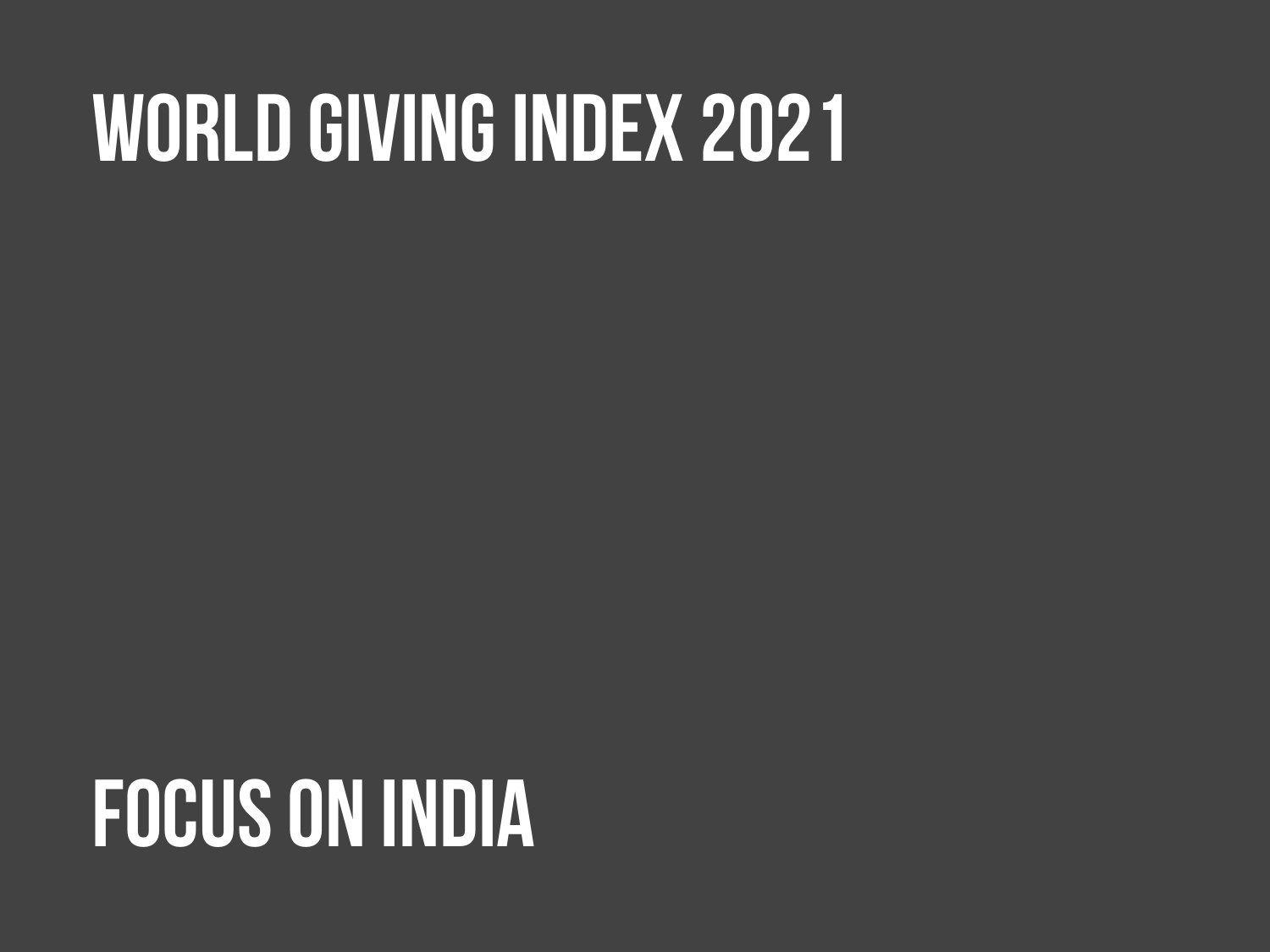# **Key findings**

- Globally, more people reported that they helped a stranger in 2020 (54.9%) than we have ever recorded before in the CAF World Giving Index.
- More people donated money in 2020 than had done so in the last five years (31.2%).
- **Levels of volunteering in 2020 remained relatively unaffected at the global level.**
- Indonesia remains in first place, followed by Kenya. Four African nations now sit in the Top 10 – three of them (Nigeria, Ghana and Uganda) for the first time.
- **Most of the western countries which are usually in the Top 10 have fallen far down the** rankings – the exceptions are Australia and New Zealand.
- Scores for India rapidly improved between 2017 and 2019, and this improvement was maintained during 2020.
- India is now in the Top 20 most generous countries in the world, at  $\#14$ . This is up from the 10-year global rank of #82 that we published in our last report (the special 10<sup>th</sup> edition published in 2019).
- The improvement in India is seen across all the age groups and amongst both men and women.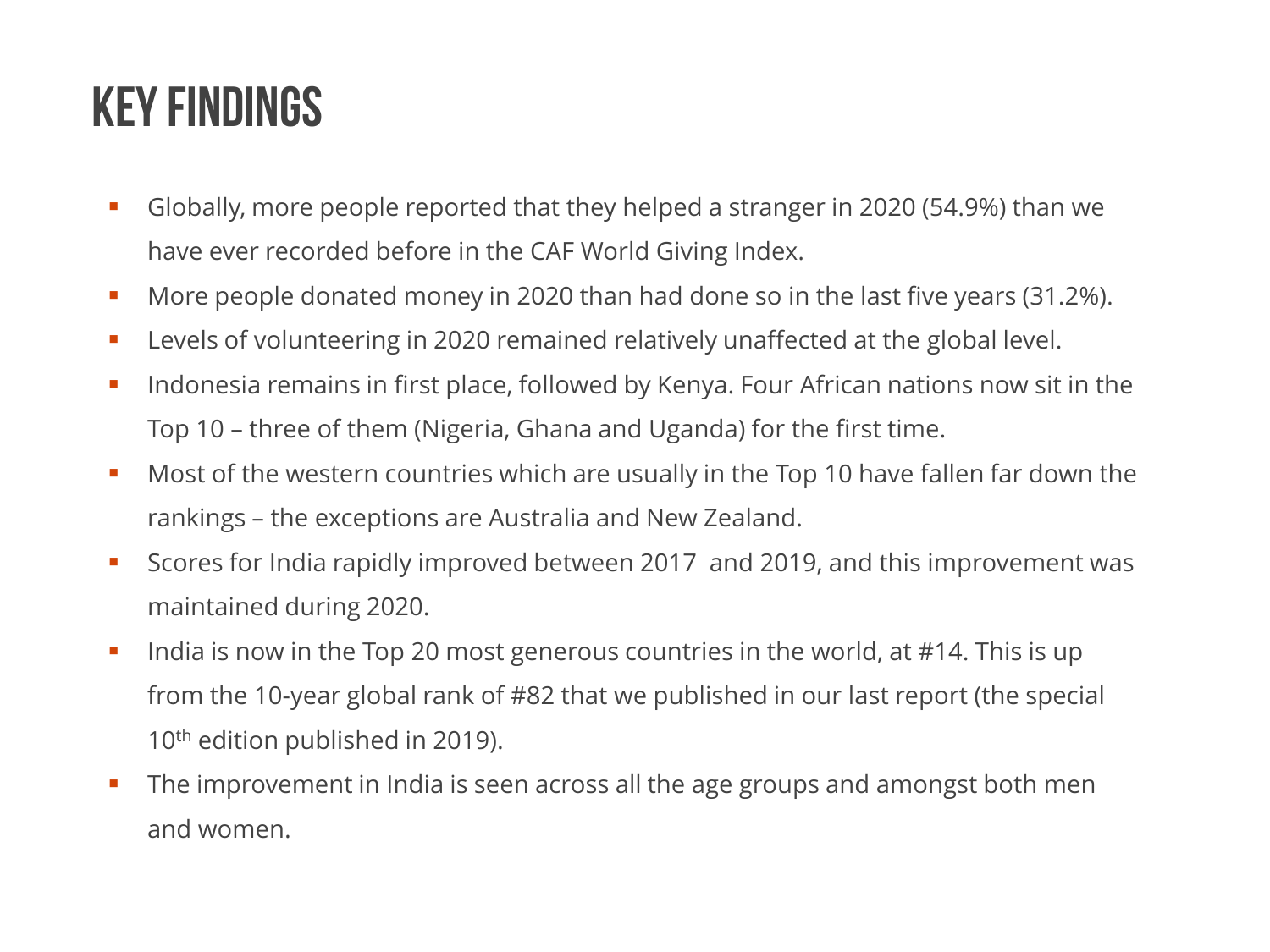# **Global scores**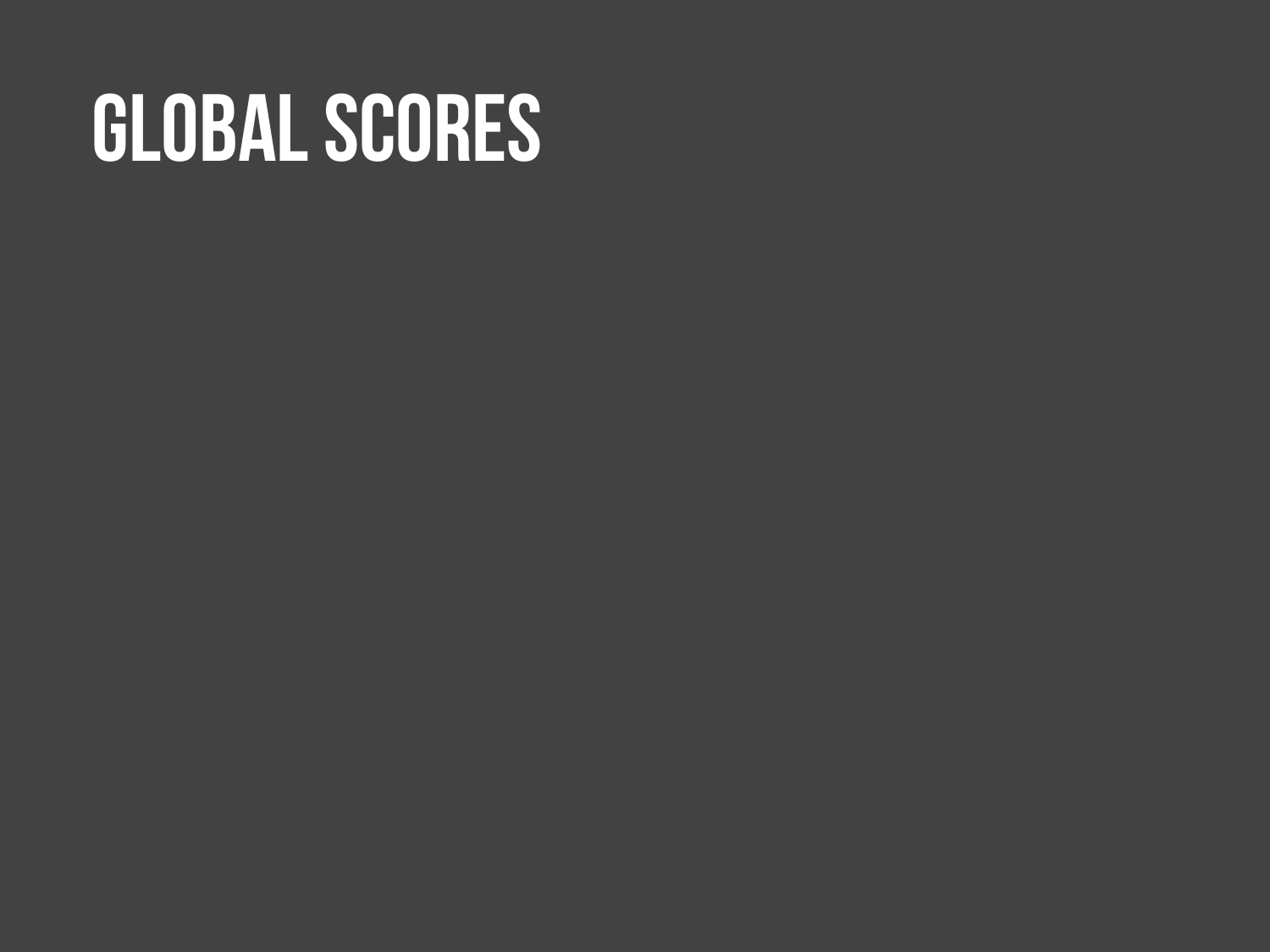# **Global scores over time**

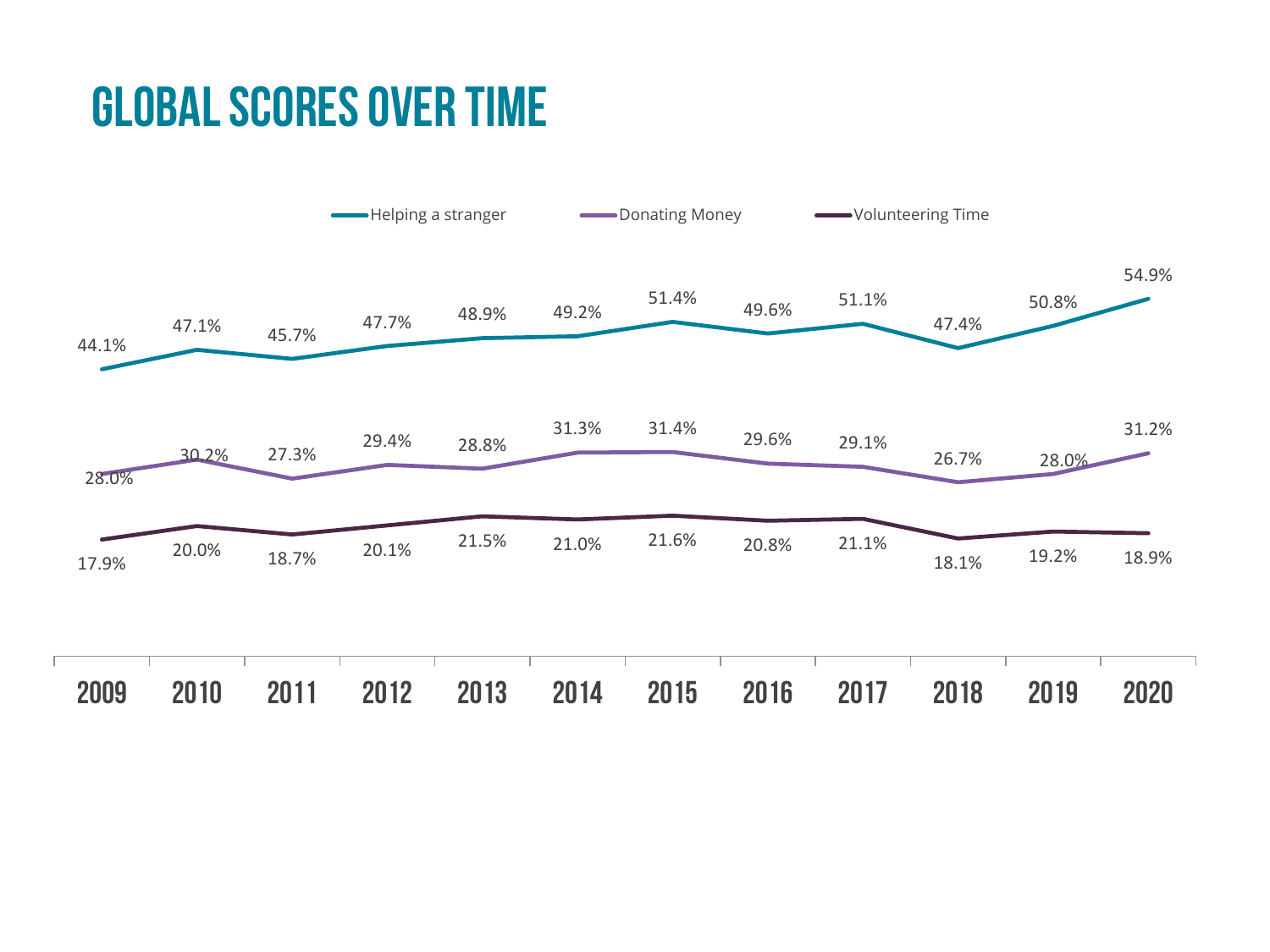# **The 2021 top ten**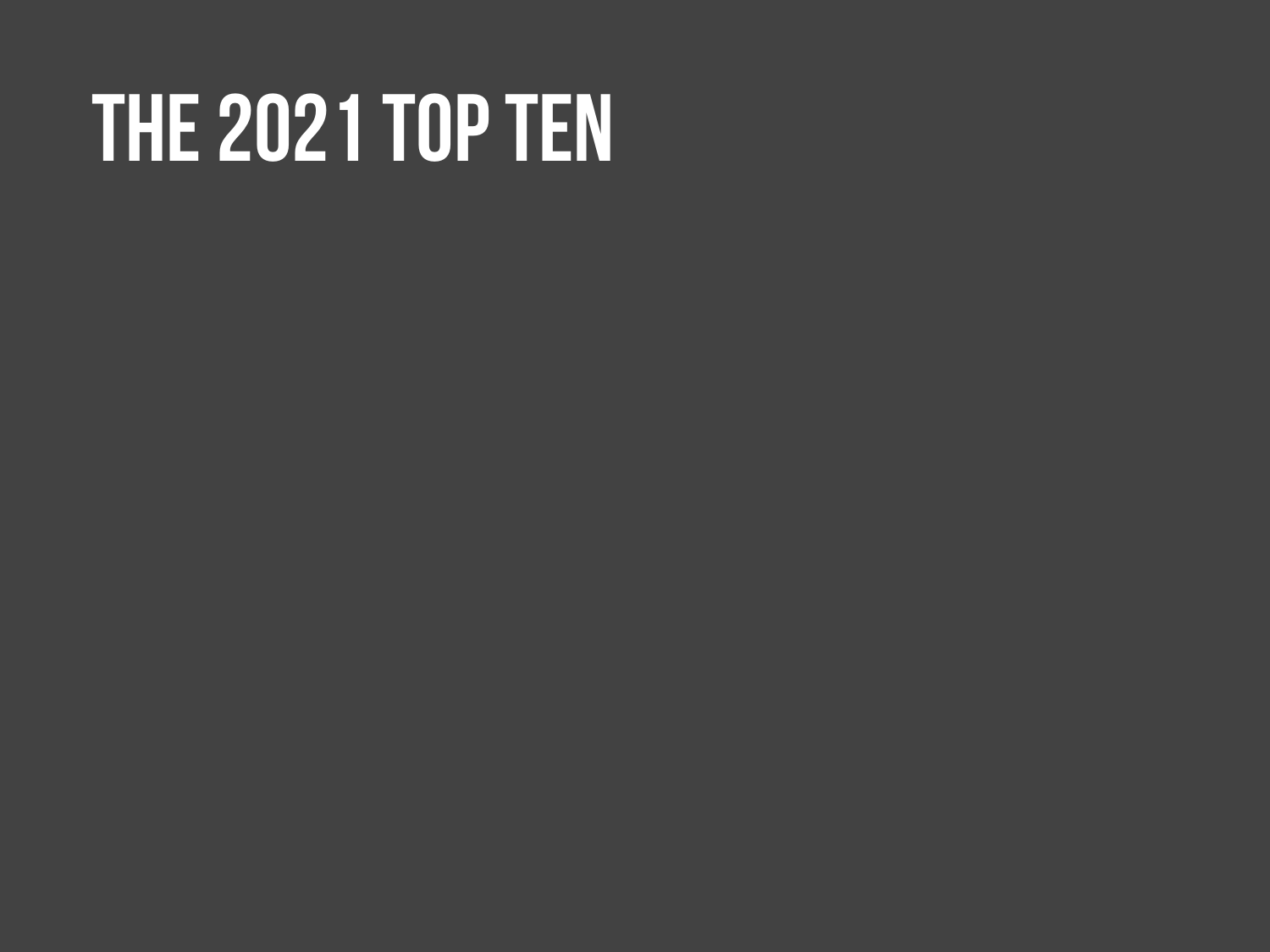# **2021 World giving index top ten**

- 1. Indonesia
- 2. Kenya
- 3. Nigeria
- 4. Myanmar
- 5. Australia
- 6. Ghana
- 7. New Zealand
- 8. Uganda
- 9. Kosovo
- 10. Thailand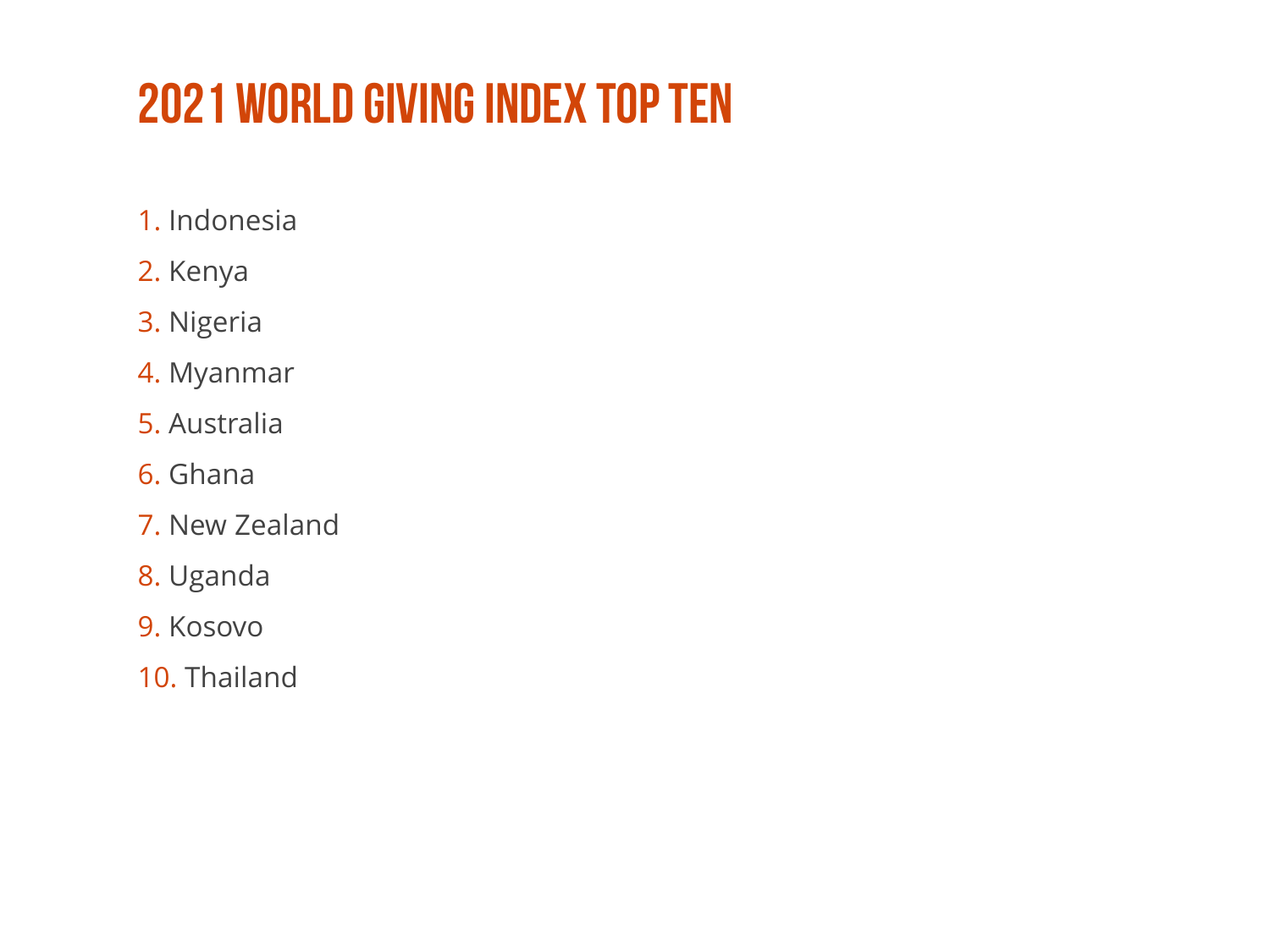# **2021 index**

- 1. Indonesia
- 2. Kenya
- 3. Nigeria
- 4. Myanmar
- 5. Australia
- 6. Ghana
- 7. New Zealand
- 8. Uganda
- 9. Kosovo
- 10. Thailand

# Vs. **2019 10 year index**

- 1. United States
- 2. Myanmar
- 3. New Zealand
- 4. Australia
- 5. Ireland
- 6. Canada
- 7. United Kingdom
- 8. Netherlands
- 9. Sri Lanka
- 10. Indonesia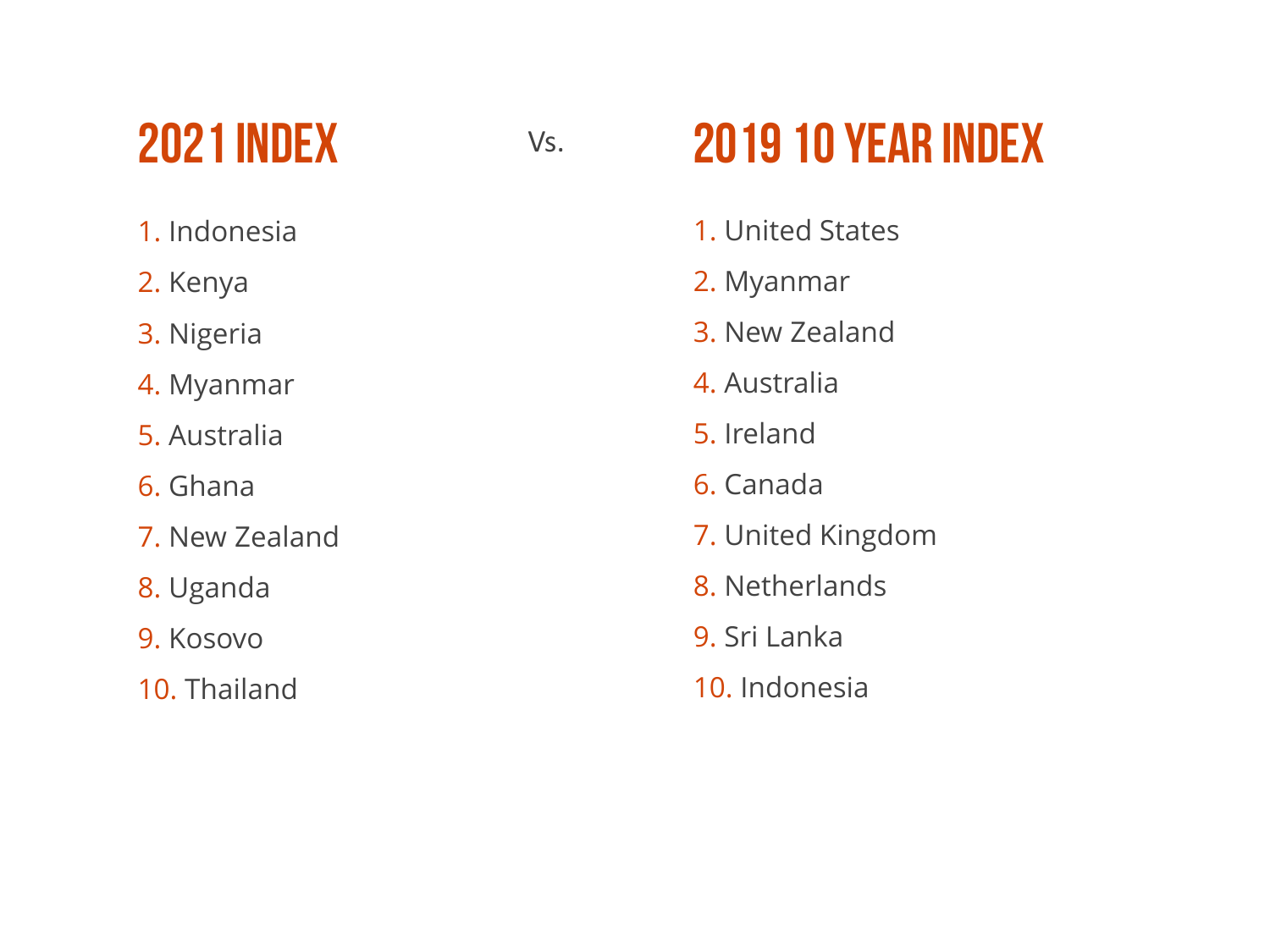# **Which countries are missing From the top 10?**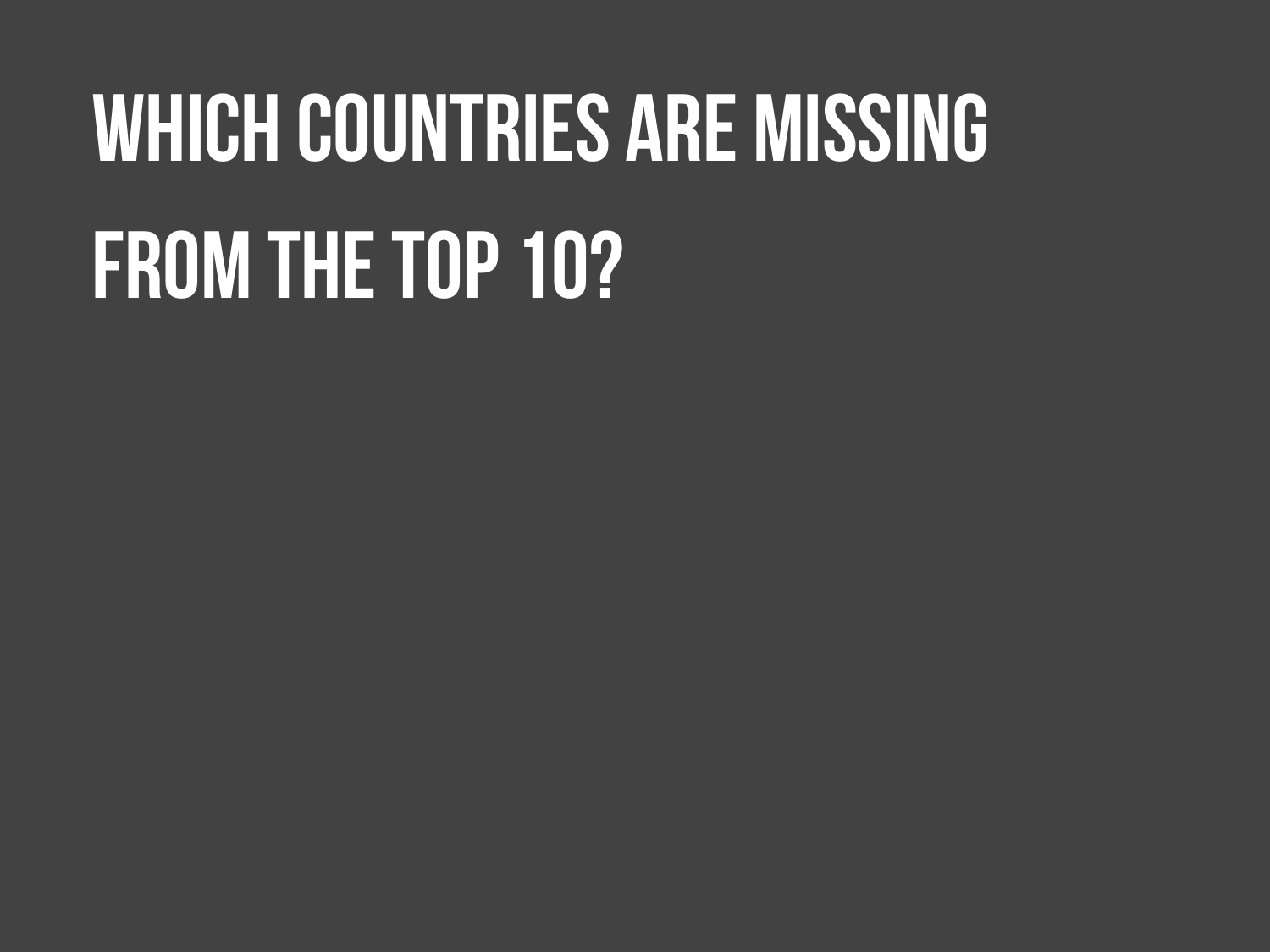#### **USA SCORE BREAKDOWN OVER TIME**

Down from #1 to #19



#### UK SCORE BREAKDOWN OVER TIME

Down from #7 to #22



#### NETHERLANDS SCORE BREAKDOWN OVER TIME

Down from #8 to #39



- Helping a stranger - - Donating Money - - Volunteering Time - - - WGI

#### **CANADA SCORE BREAKDOWN OVER TIME**

Down from #6 to #35



#### **IRELAND SCORE BREAKDOWN OVER TIME**

Down from #5 to #26



#### SRI LANKA SCORE BREAKDOWN OVER TIME

Down from #9 to #63

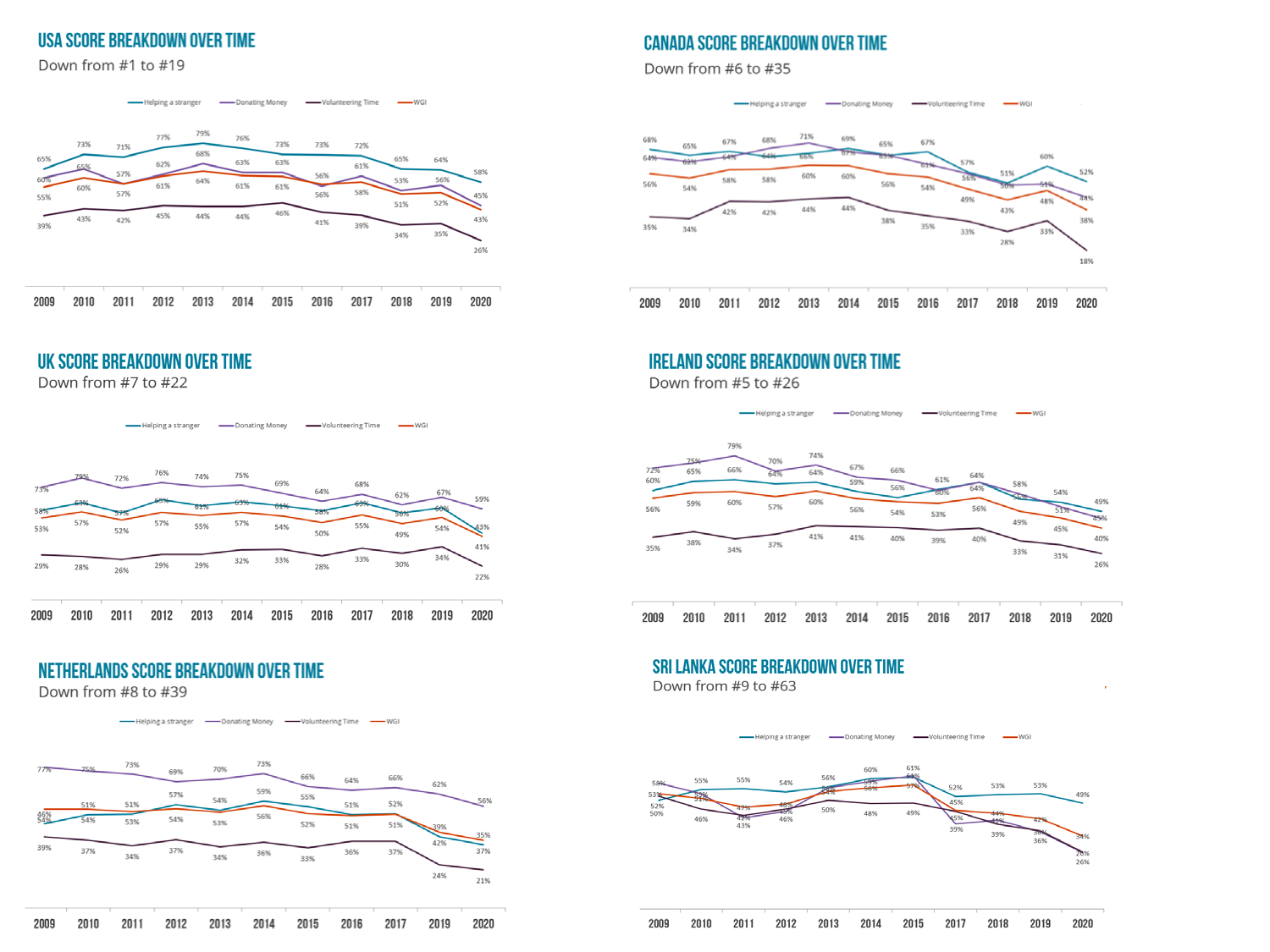# **biggest risers and fallers**

- 
- 
- -
	-
	-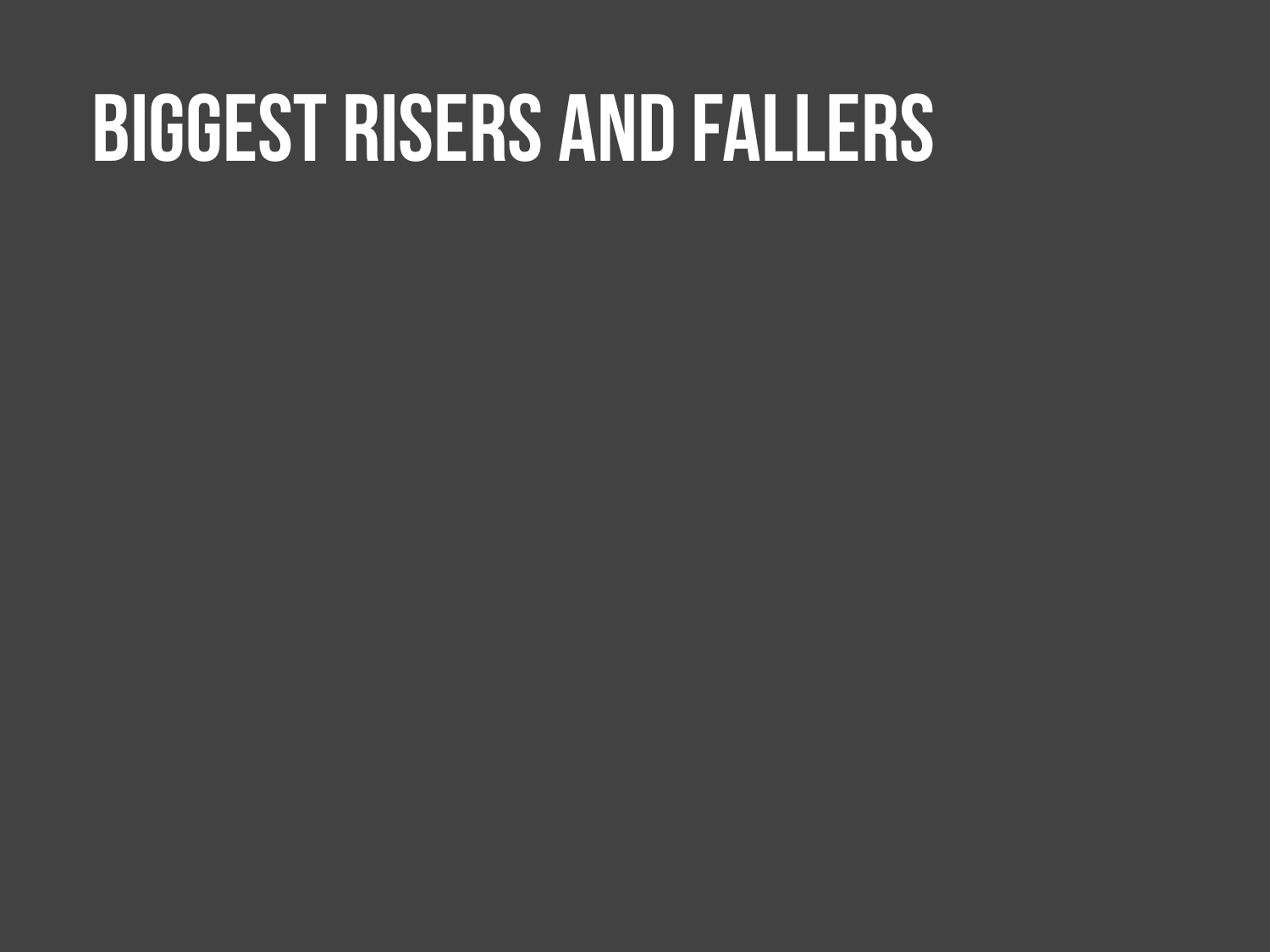# **Biggest risers and fallers**

- 1. Georgia
- 2. Paraguay
- 3. Ethiopia ۰
- 4. Bulgaria ò
- 5. Vietnam ۰
- 
- 6. Serbia  $\bullet$
- ٠ 7. Bangladesh ò.
- ۰ 8. China ٠
- ٠ 9. Ukraine  $\bullet$
- 
- 10. India ò.
- 1. Hong Kong
- 2. Malta
- 3. Canada
- 4. Germany
- 5. Belgium
- 6. Myanmar
- 7. United States of America
	- 8. Netherlands
	- 9. Ireland
- 10. Switzerland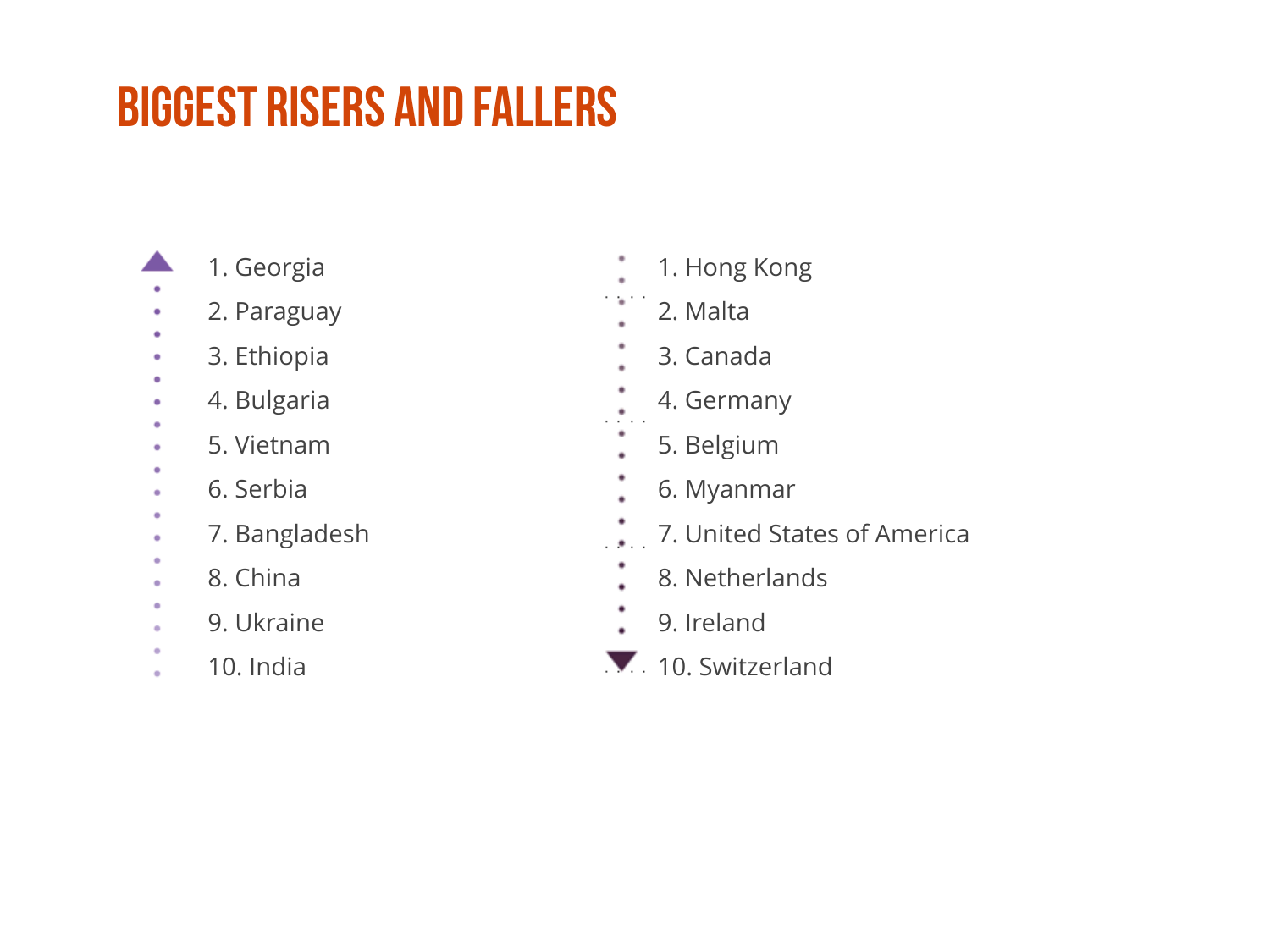# **india trends over time**

- 
- - - -
		-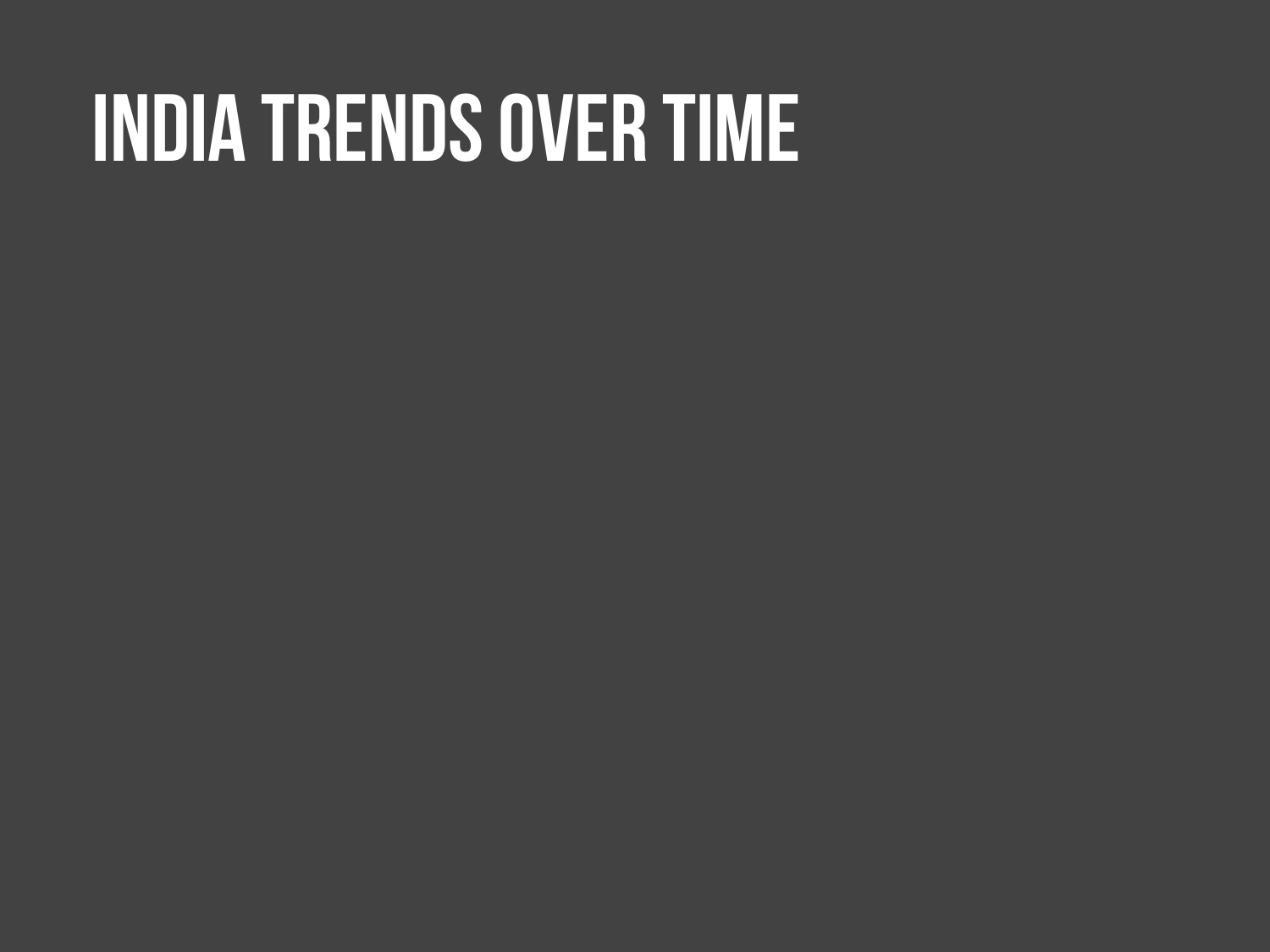## **india – score AND RANK breakdown over time**





Approx. 3,000 interviews were conducted each year.

Single year scores and ranks were not published for 2018 and 2019, but have been calculated as those shown in grey.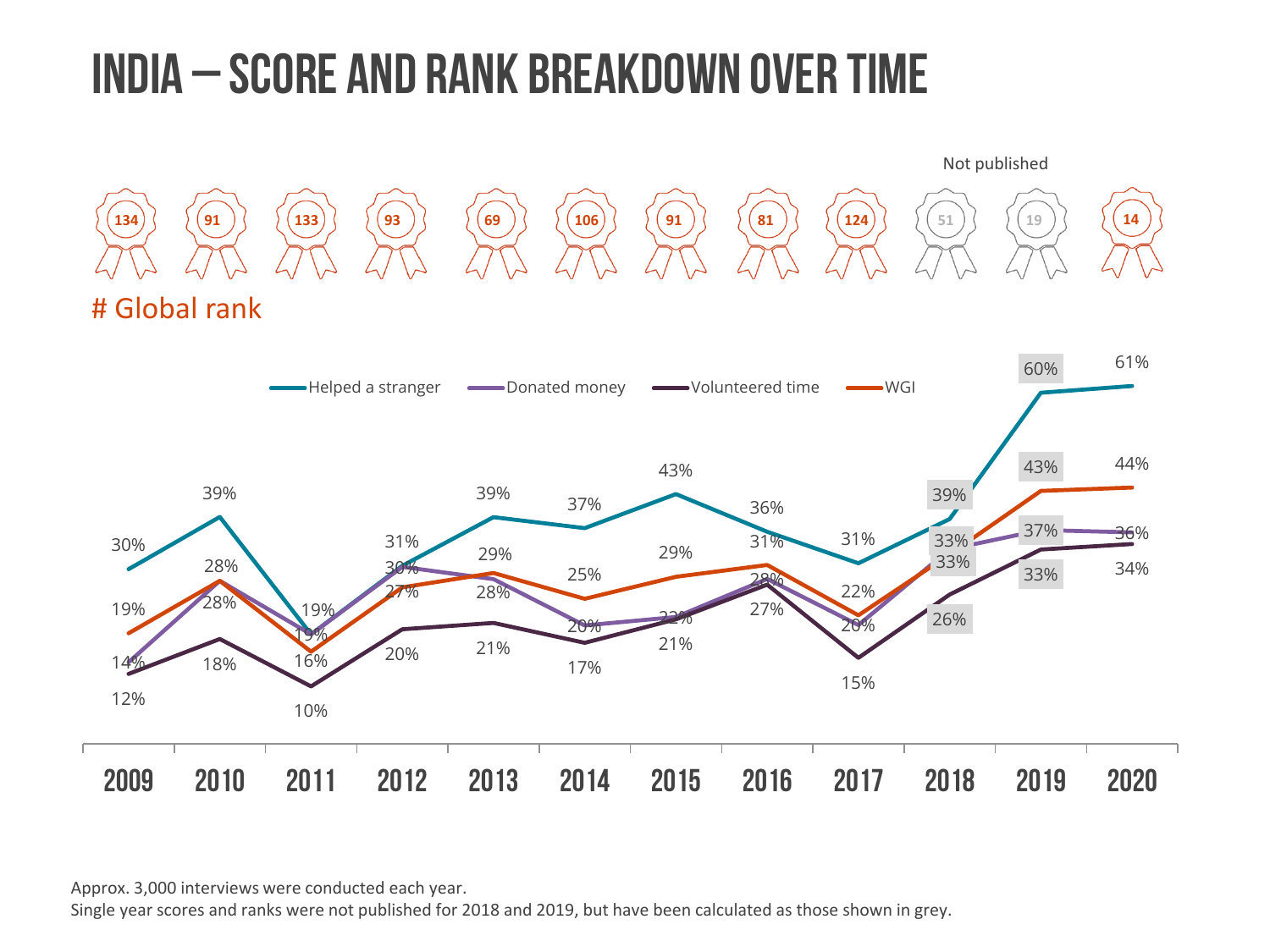### **india: helped a stranger over time**

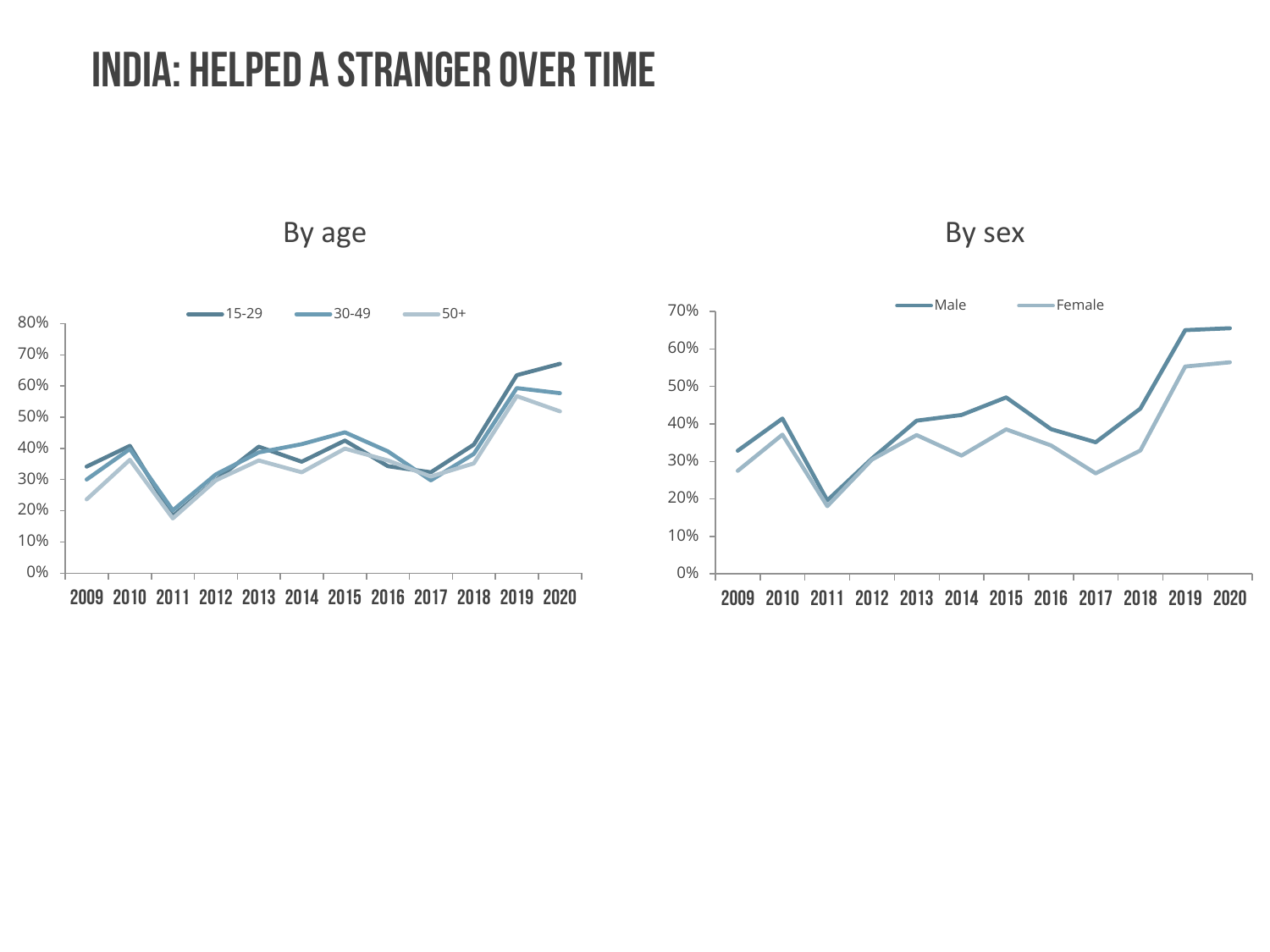### **india: donated money over time**

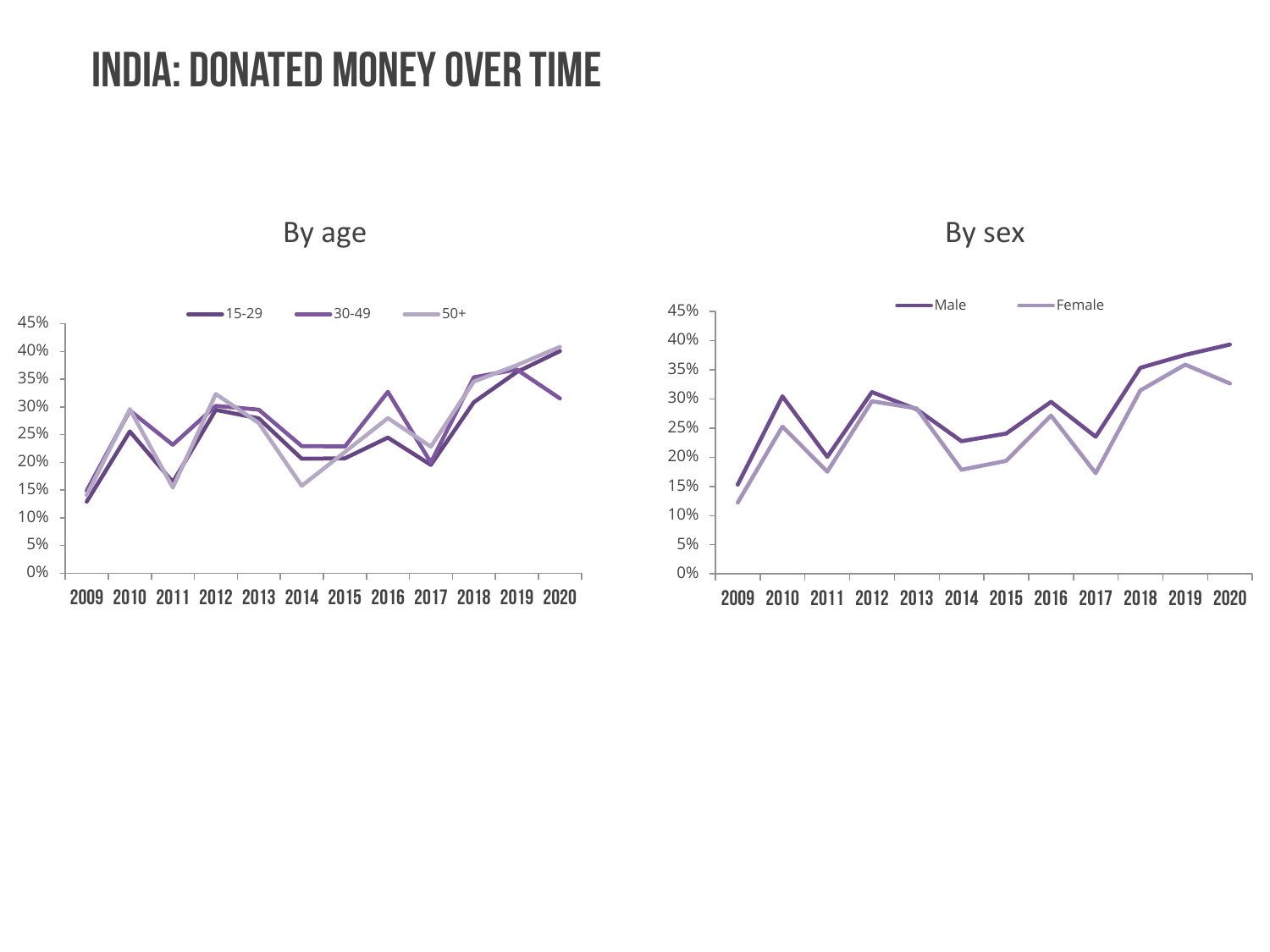### **india: volunteered over time**

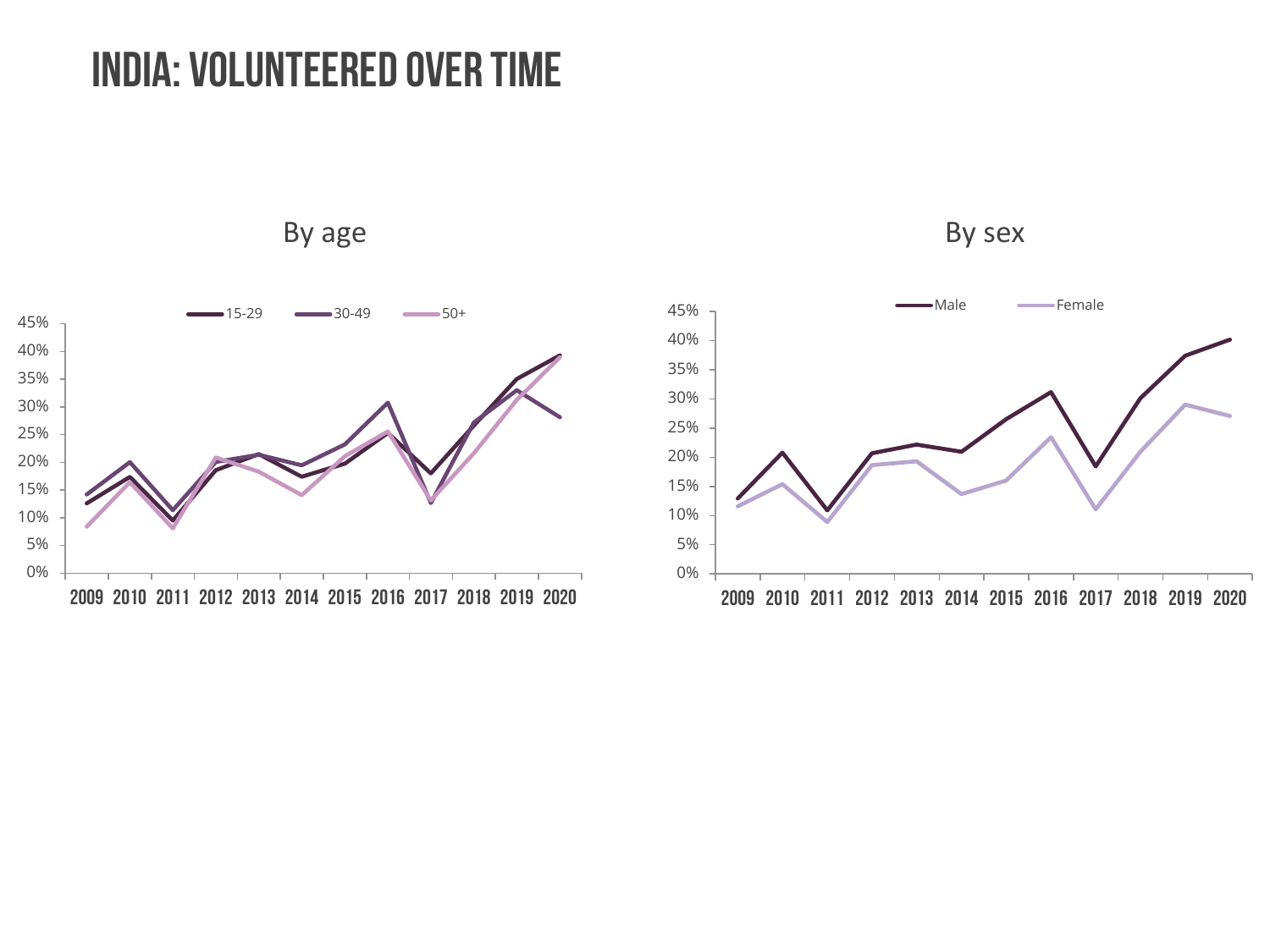# **Appendix: The 2021 top ten over time**

- 
- -
	- -
		-
		-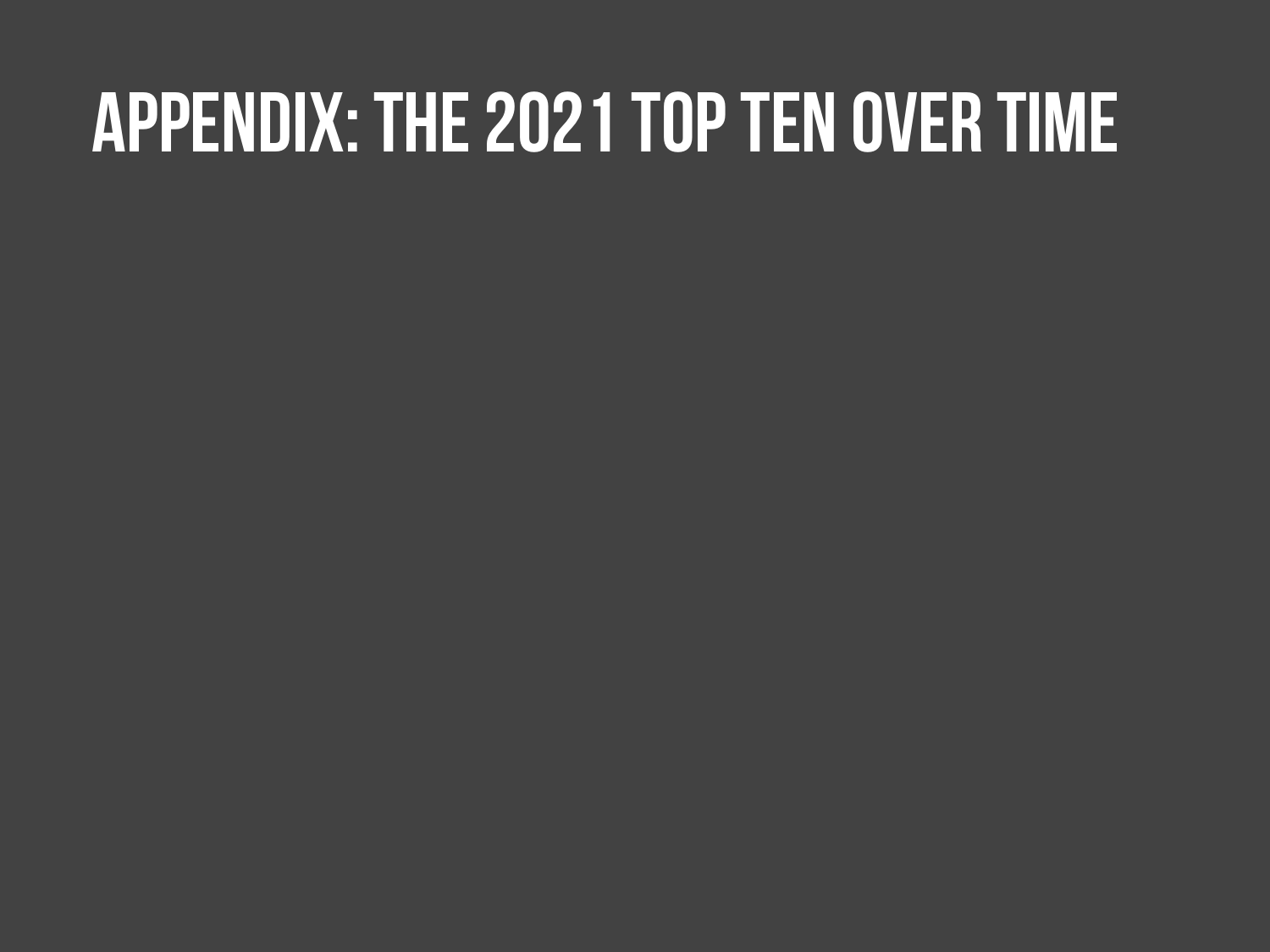# **#1. indonesia – score breakdown over time**



Approx. 1,000 interviews were conducted each year.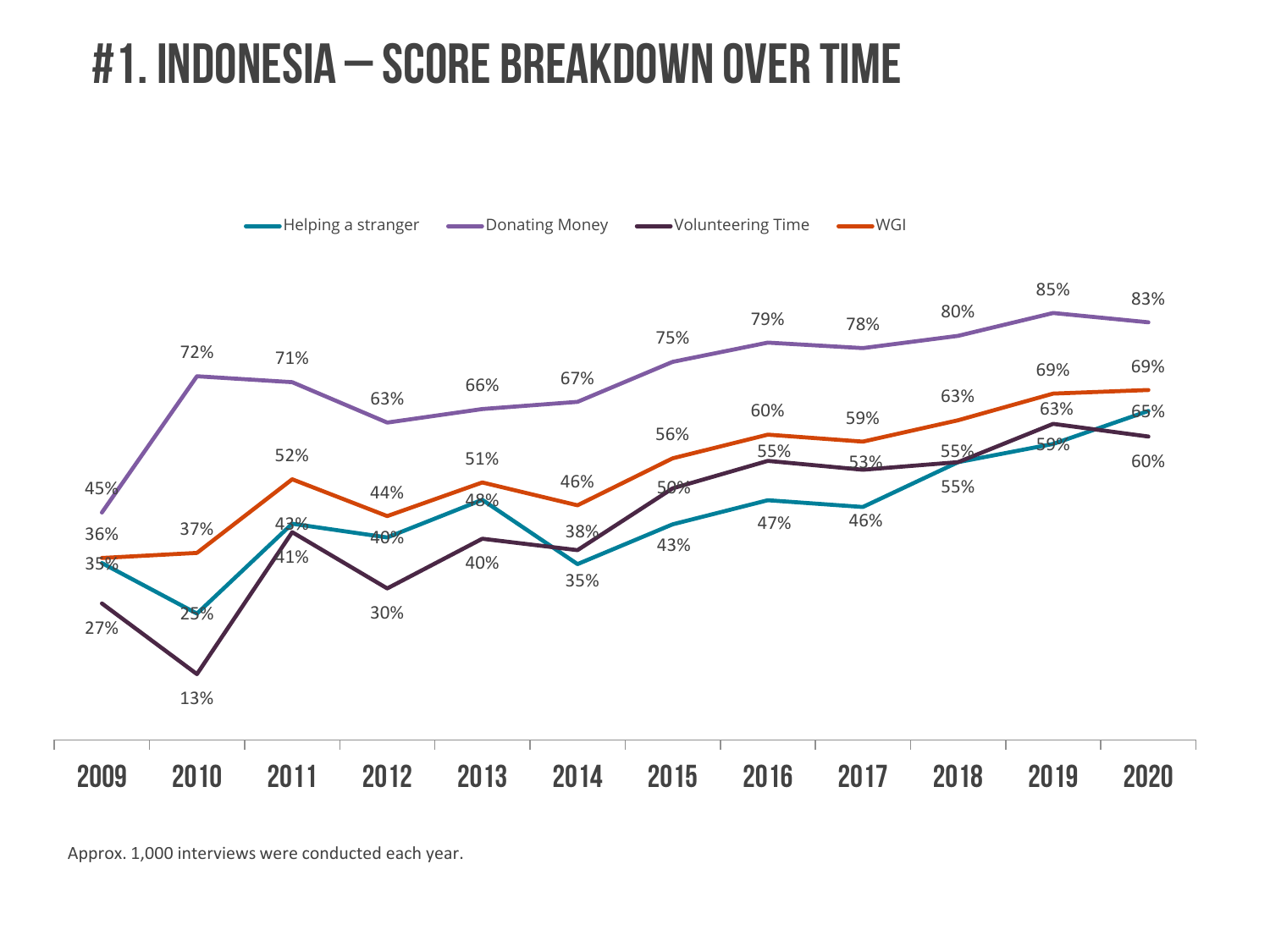# **#2. kenya – score breakdown over time**



Approx. 1,000 interviews were conducted each year.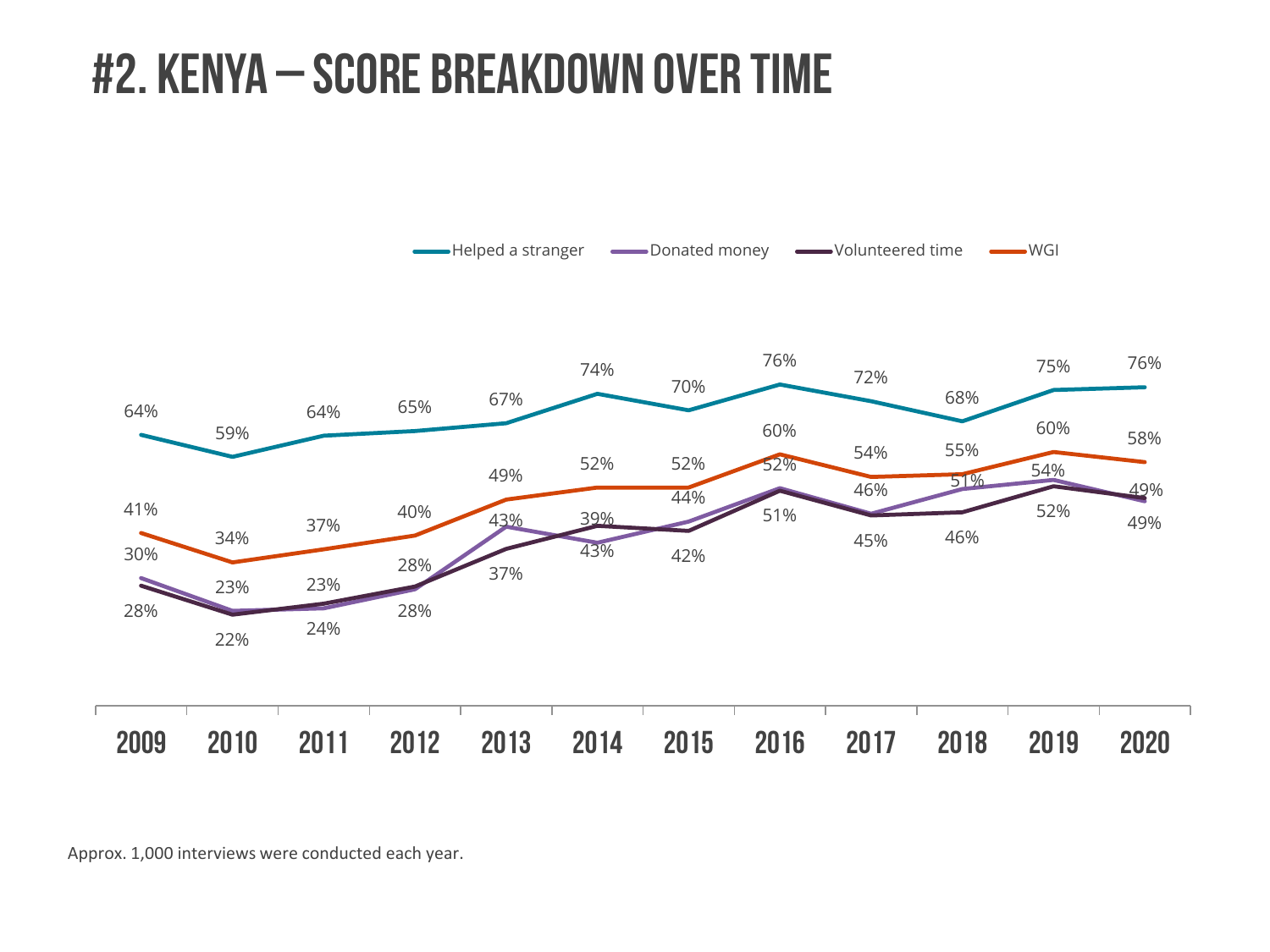### **#3. nigeria – score breakdown over time**

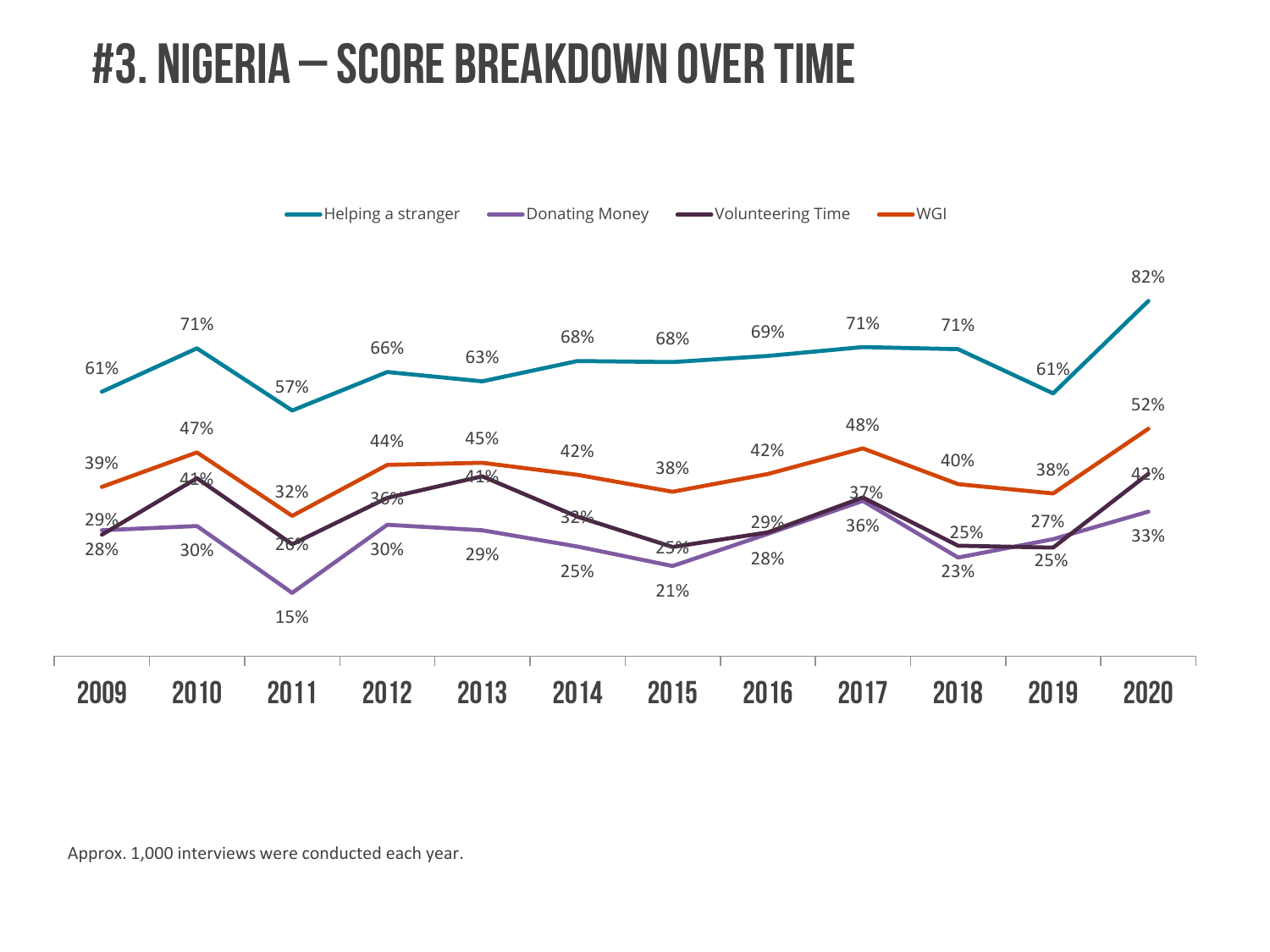# **#4. myanmar – score breakdown over time**

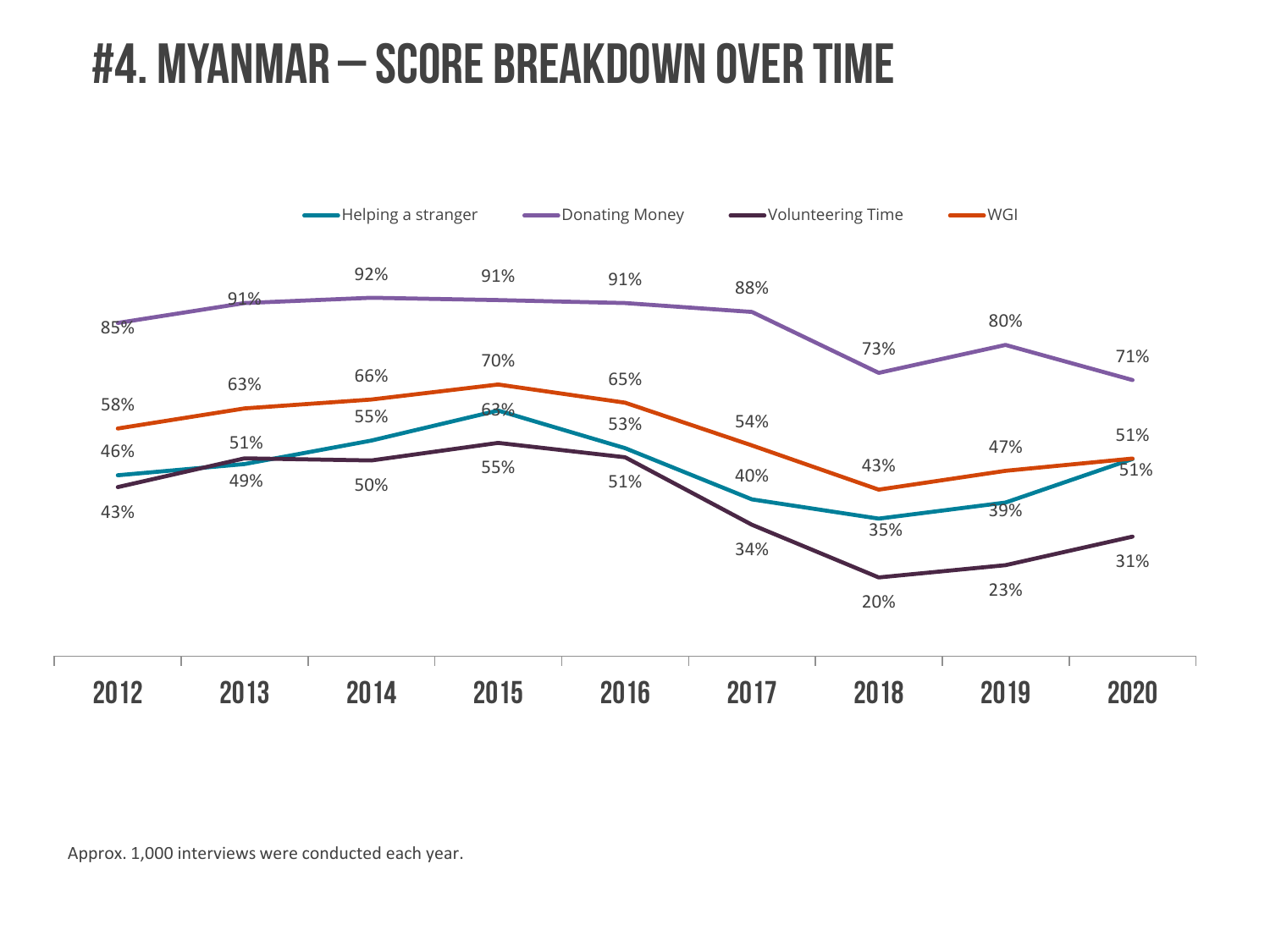# **#5. Australia – score breakdown over time**





Approx. 1,000 interviews were conducted each year.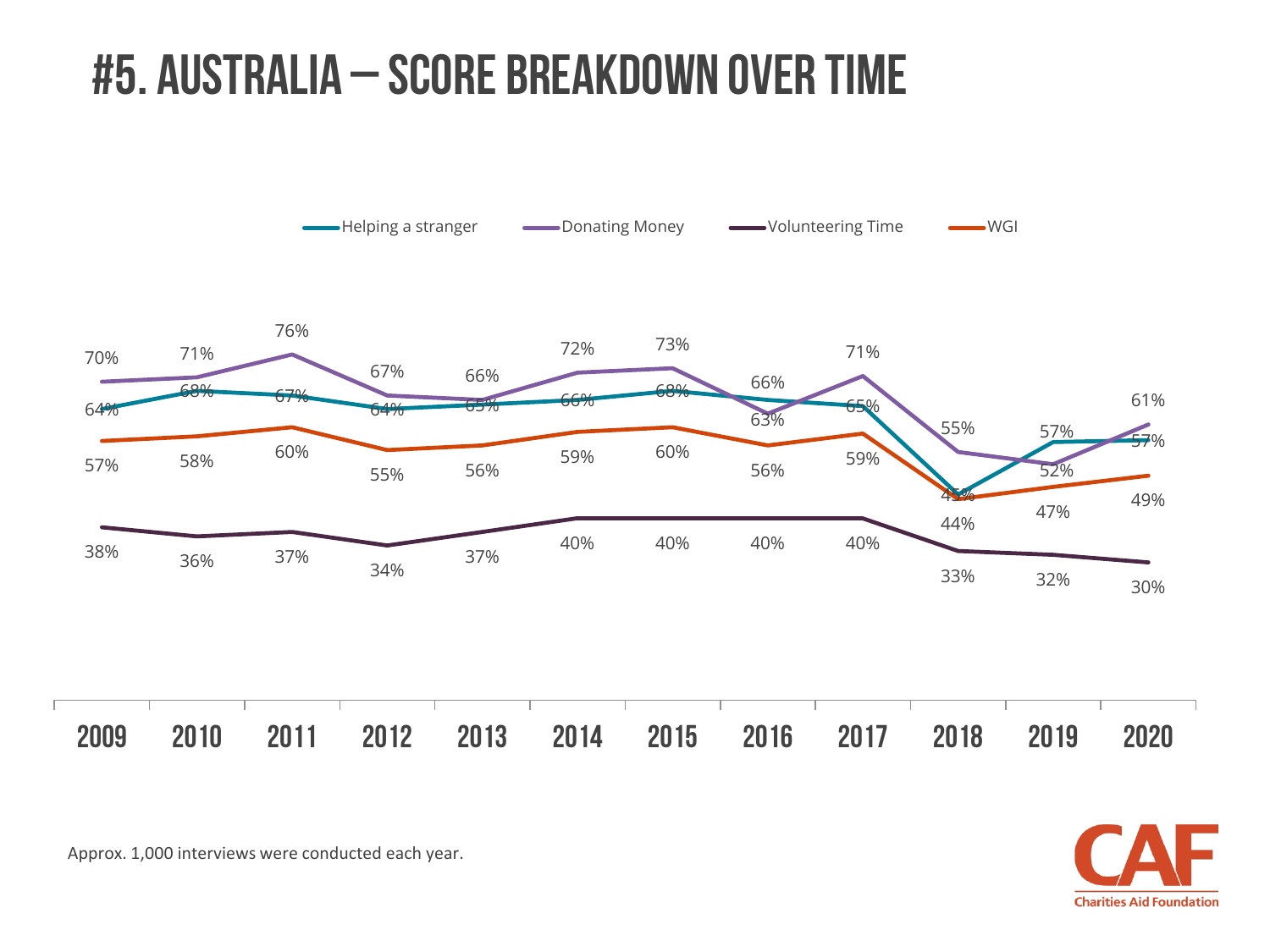# **#6. ghana – score breakdown over time**

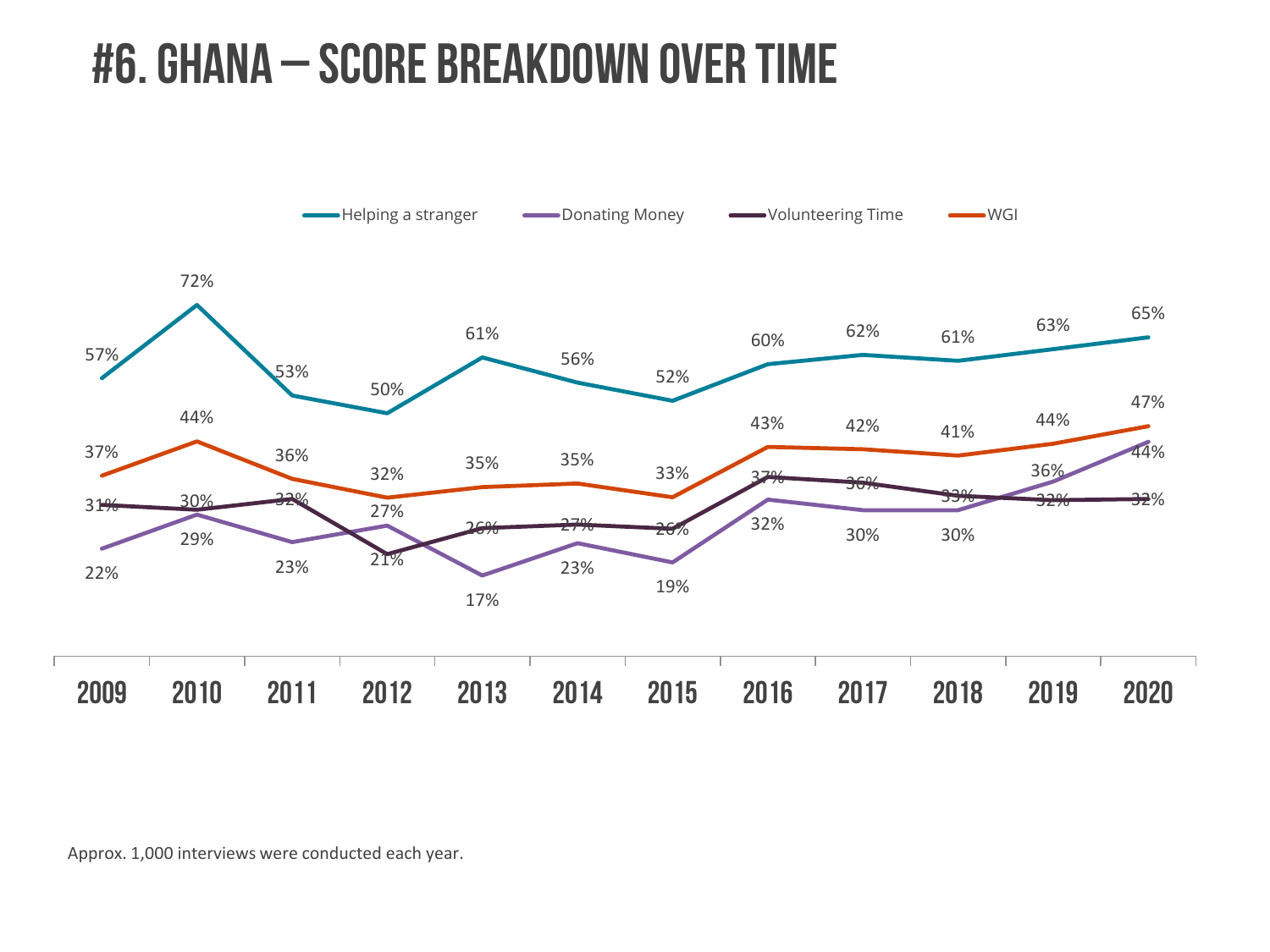# **#7. new zealand – score breakdown over time**





Approx. 1,000 interviews were conducted each year.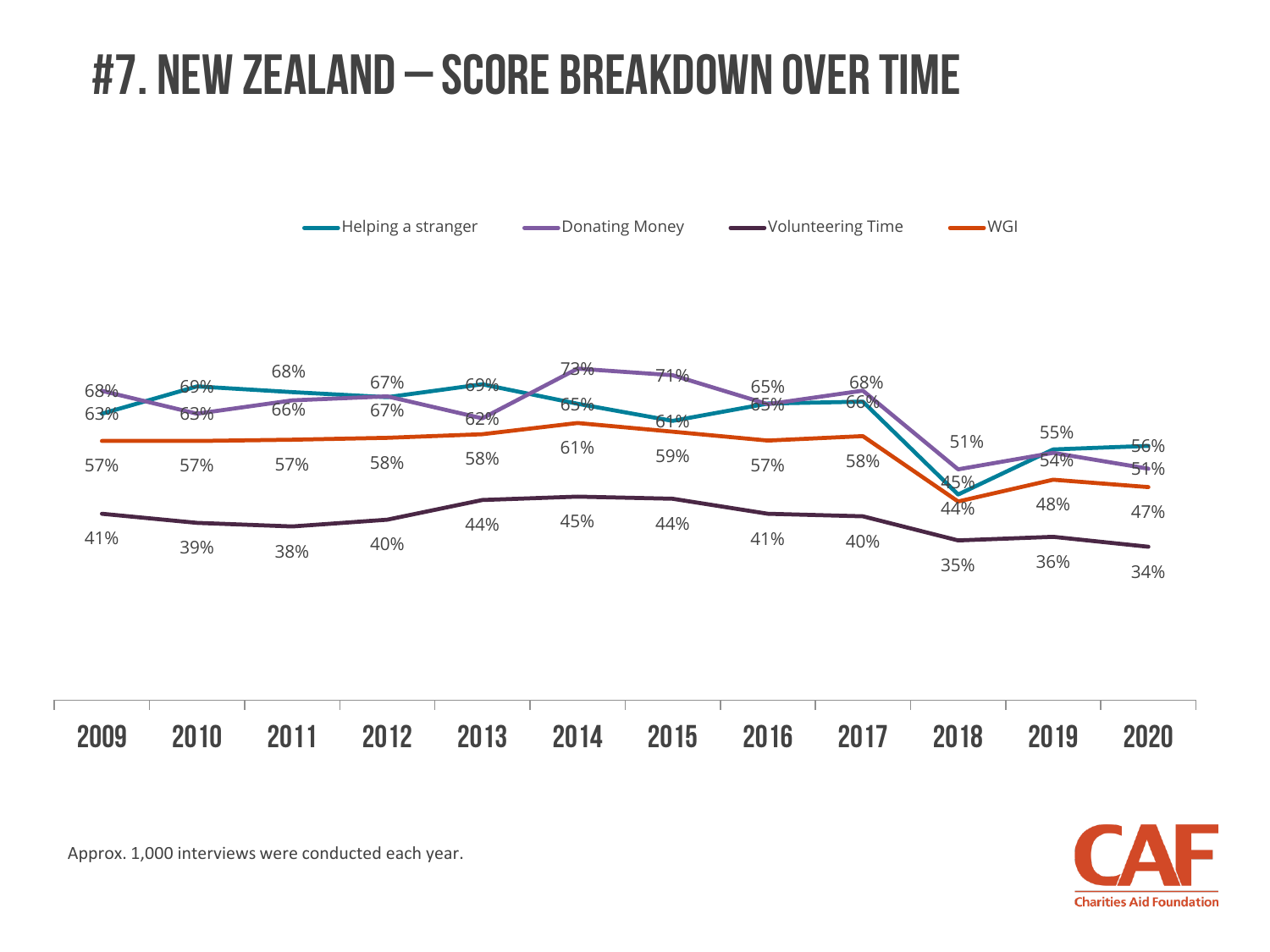## **#8. uganda – score breakdown over time**

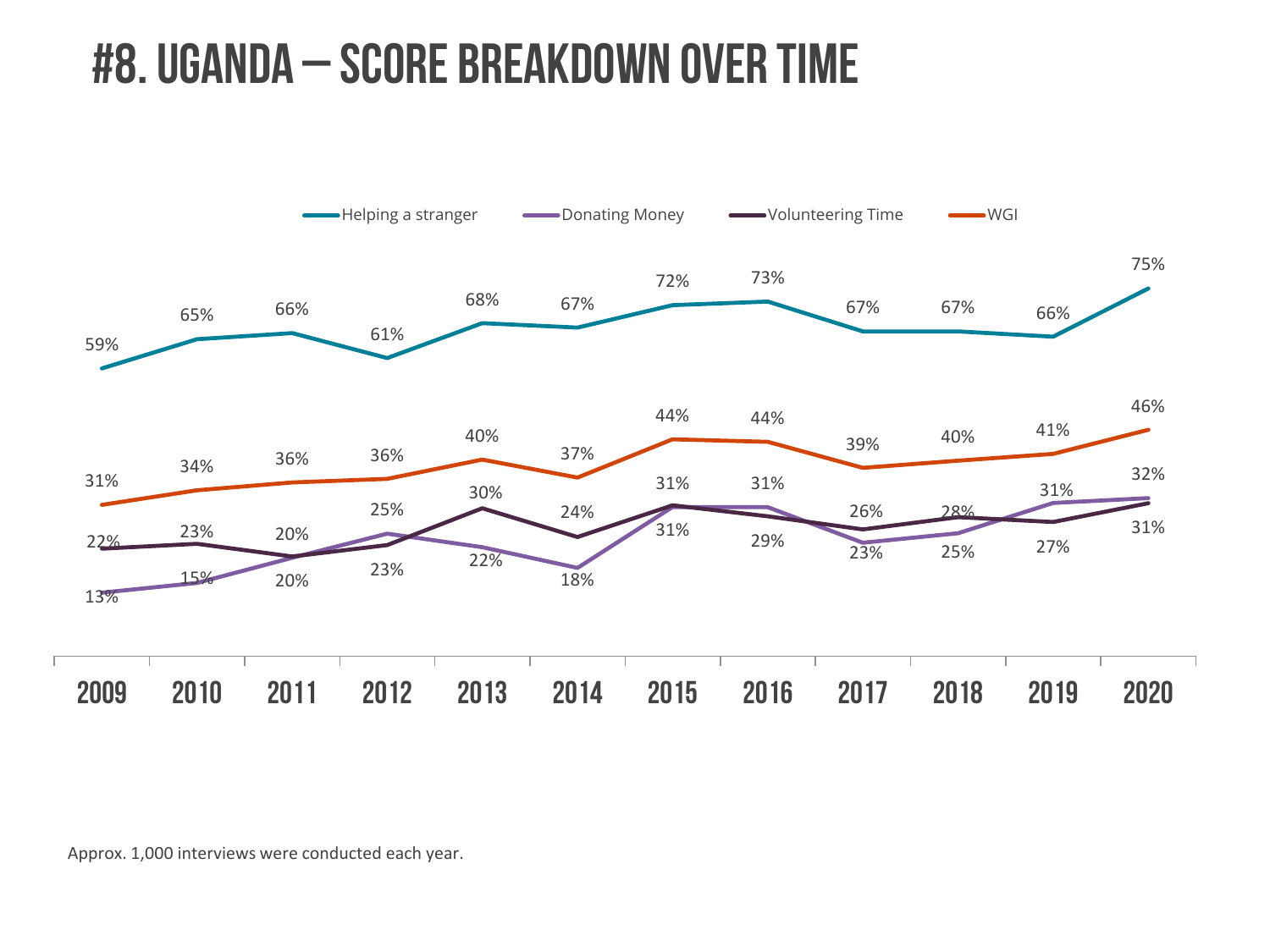## **#9. kosovo – score breakdown over time**